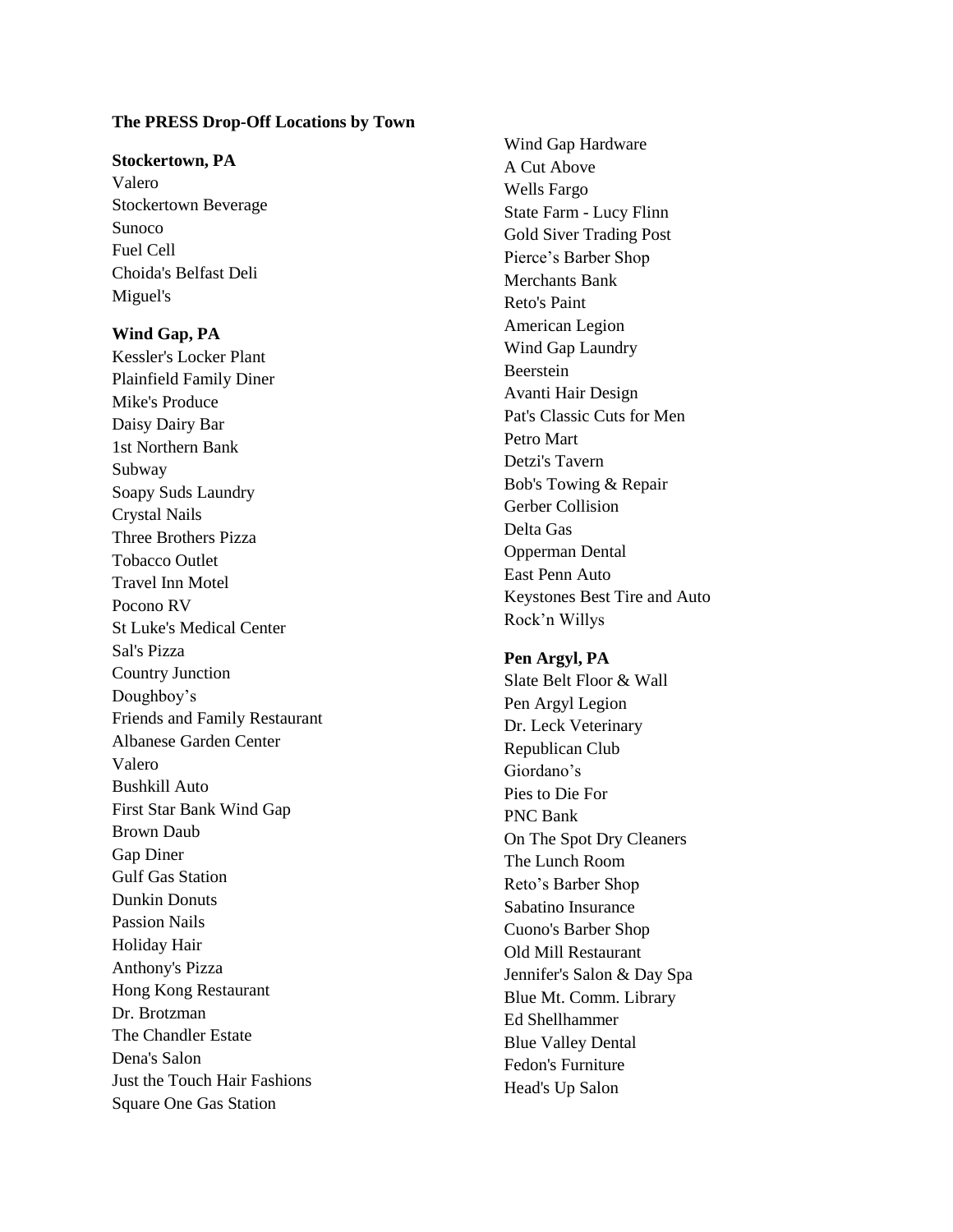Dr. Turtzo Show Room on 512 Style America Elvern Farms Emmy Lou's Ice Cream Café Prints Galore Pen Argyl Pizza Kim Cesare Auto Sales Cascario's The Slate Pub Philly's Hair Design VCA AVH Veterinary Hospital Bangor Body Works R.C. Guarry Valero Reagle Dodge Dotta Chrysler Weis Markets Subway Vinny's Pizza J Nails Lafayette Ambassador Bank Carmella's Salon Panda Garden Rush Registration Rite Aid Ace Hardware Wellcare Home Mobility Washington Pet Store

### **Bangor, PA**

CPA Tax Center Quest Diagnostic Blue Valley Farm Show/Slate Belt Senior **Center** Blue Valley Diner Albanese Florist Bangor Child Care Judy's Hair Design Sovereign Bank Chris Cuttoro Attorney Lehigh Valley Health Network Weaver Chiropractic Slate Belt Pharmacy

Slate Belt Optical KB Express Auto Sales J. DeFranco & Daughters Catering & Deli Dunkin Donuts Sue's Massage Dr. Eck Dr. Tinsley Styles By Laura Computer Networking Repair Sinfully Sun Platinum Cutz Bangor Podiatry Penn Jersey Gas Station Eurotek Auto Slate Belt Chamber of Commerce Dale Albert's Garage Turkey Hill State Farm Brian Witmer Dally Amusements Hometown Brand Center Market St. Sports Bar Sam's Barber Recovery Revolution Bank of America Miller's Paint Store Multicare Plus Convenience Collision Bangor Public Library Duke's Sporting Goods Bangor Coins & Collectibles Bray's Newsstand First UMC Thrift Store Job Connections China Wok Borked PC Chocolates on Broadway Broadway Pub Dinky's Ice Cream Parlor Bono Pizza Bangor General Eunikue Fashion Merchants Bank, Broadway Renee's Café Heard's Market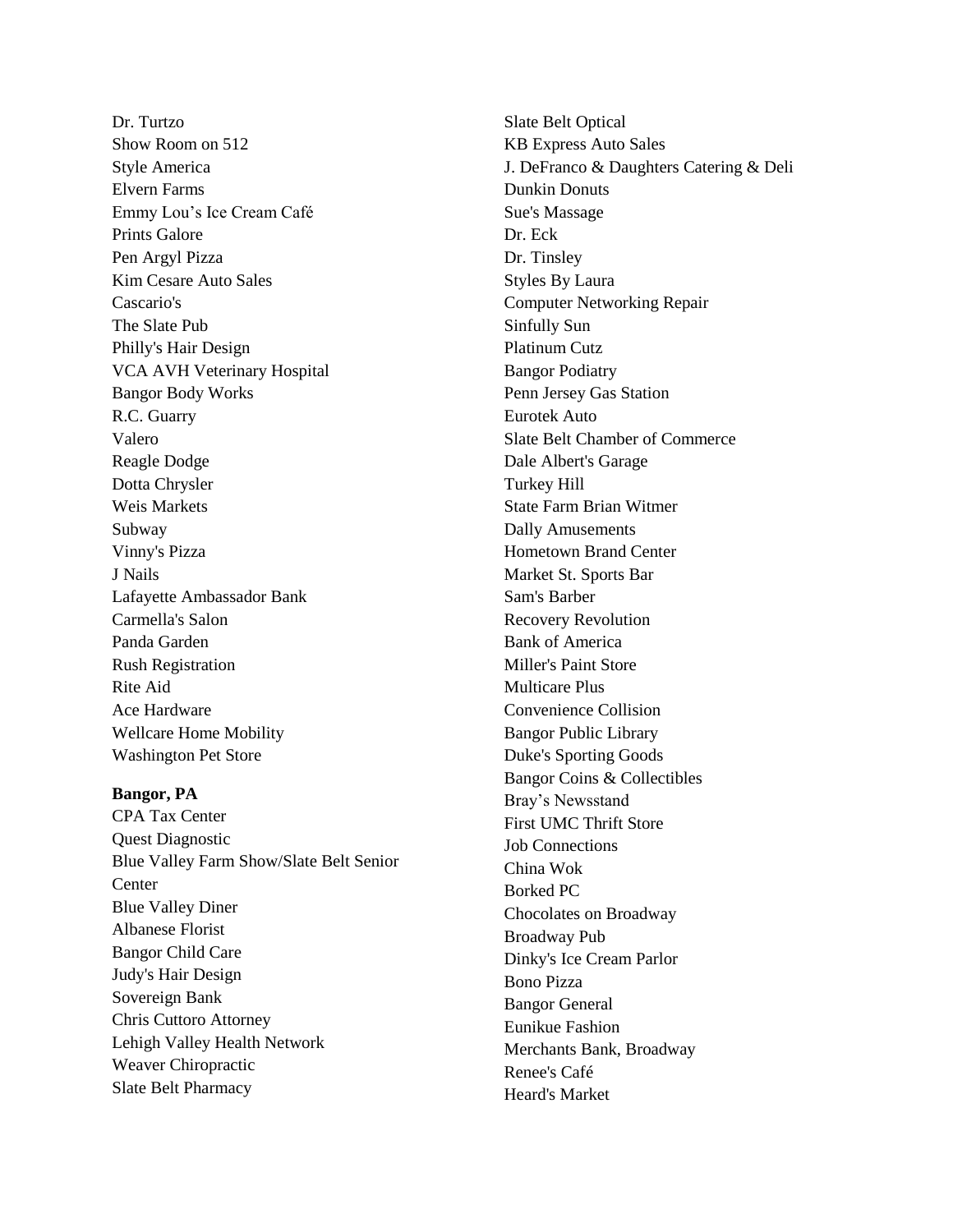Bangor Family Practice Bangor Post Office Your Family Salon Napa JMS Salon Ruffly Purrfect Country Carpet Cuts Plus Adrianne's Bangor Hardware Merchants Bank Sunoco Gas Station Bangor Mail Room ABA Notary Bangor Motor Works Main Street Market Laundromat CVS Valero District Magistrate Autoworks Krise Bus ARM Automotive

**Roseto, PA**

Roseto Bakery Ruggerio's Market

**Washington Twp., PA**

Little Creek Bar-B-Cue Blue Mountain Pediatrics Shirt's Barber Shop Bono Pizza Johnnie's Restaurant Tolino's Fuel Krohn's Foriegn Car East Bangor Hickler's Garage Wagner's Tire & Auto Jewell's Trolley Shops Werner Transmission Miller's Egg Ranch Impeccable Auto

#### **Mt. Bethel, PA**

By the Dozen Expressions Thru Glass Shook's Sunoco Penn Jersey 5 Points Inn Todd's Auto Horn's Outdoor CarStop Subway Panda Garden **Curves** Mt. Bethel Beverage Rep. Joe Emrick's Office Mt. Bethel Auto Supply Mt. Bethel Eye Care Bono Pizza Everest Medical Labs Dr. Rasso Duddy Chiropractic Nationwide Crane Insurance Mt. Bethel Post Office Comunale's Italian Market Mt. Bethel Auto Cotturo Dental Merchants Bank MultiSport Fitness Salon Allure Rumbold Auto Sales Realty World First Northern Bank TK's Bar Mt. Bethel Diner Sunoco Gas Station Middle Village Bakery Mt. Bethel Abstract Realty Solutions of PA

## **Portland, PA**

Portland Post Office Portland Gas Station Kelly's Ice Cream PA Bagel & Deli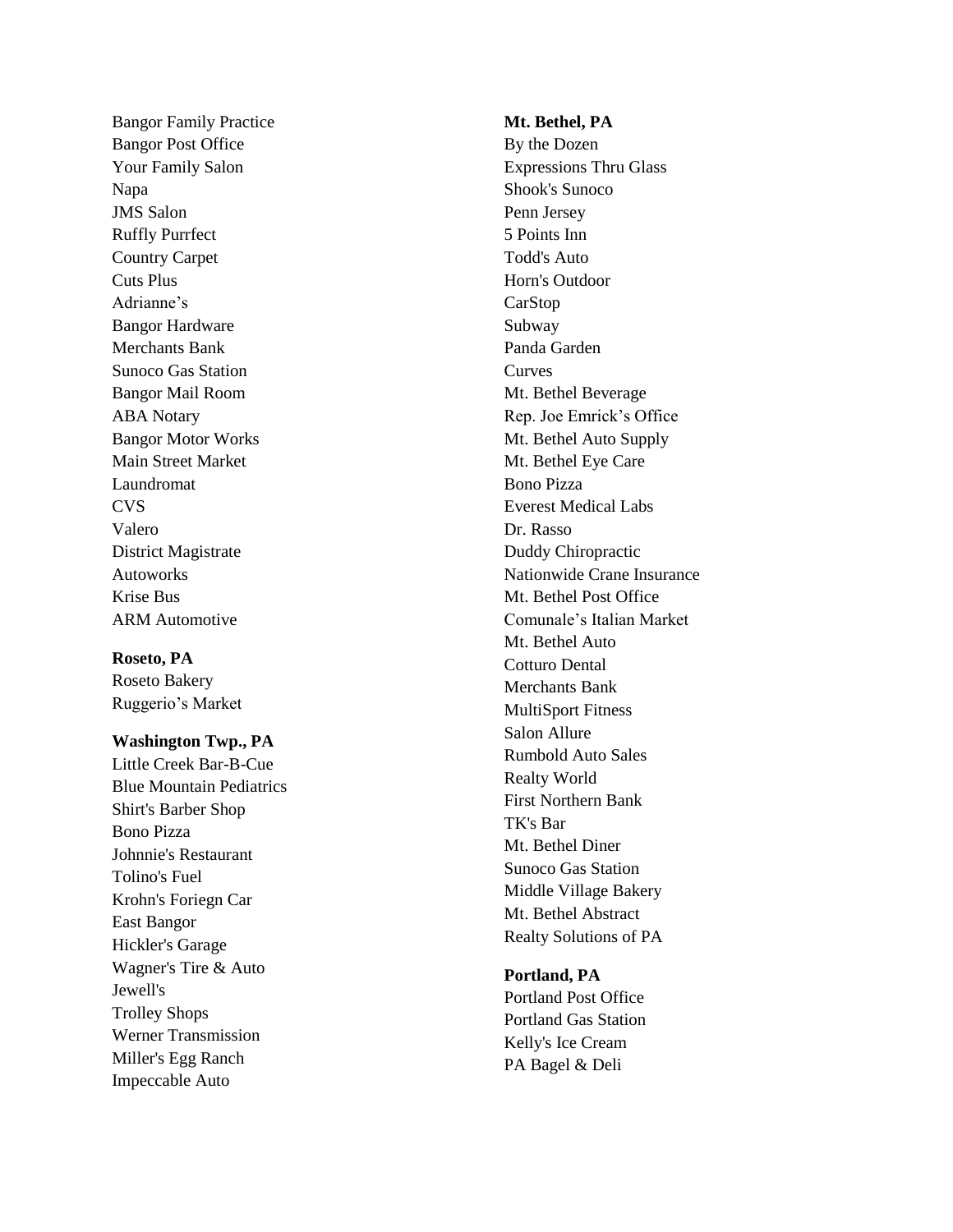### **Martins Cree k, PA**

Rome's Garage Merchants Bank Pioneer Store Ahearn's Café Valero Jonathan's Restaurant Pacchioli Ahearn's Garage Palmeri Transportation

### **Blairstown, Knowlton & Hope, NJ**

A&P Alpine Meats Animal Mansion Ash Plumbing A-Tech Auto Blair Tile Blair Tire & Auto Blairstown Agway Blairstown Chiropractic Blairstown Country Florist Blairstown Municipal Building Blairstown Eye Associates Blue Ridge Lumber Buckwood Bistro Burgdorff BuzzWorks Caffe Nelle Cucine Cannon Country Real Estate Custom Colonial Kitchens Dale's Clocks Dale's Market DogHouse Dominick Pizza First Hope Bank Fitness Empire Fountain Mall Laundromat Frank's Pizza Gallery 23 Gourmet Gallery Grand Rental Station Hair Company Hairs 2 You

Historic Blairstown Theatre Hope Deli Hope Haircutters Imagine Computers JD Liquors John Deere Kozimors Upholstery Knowlton Municipal Building Lakeland Bank Marksboro Deli Mark D. Nelke: DMD Medical Associate Mediterranean Diner Napa Nature's Harvest New HoHo North Warren Pharmacy North Warren Truck Repair Pizza Express PNC Bank Post Office Post Time Pub R. Keiling Race's Farm Market Radio Shack Remax Shell Gas Station Skyland Bank Smitty's Sunrise Nutrition Center Sunoco The Auto Shop The Inn at Millrace Pond Tractor Supply Tramontin Harley -Davidson US Gas Voula's Hairway to Heaven Village Green Warren County Library Wilbur's Country Store Wine & Spirits Woman to Woman